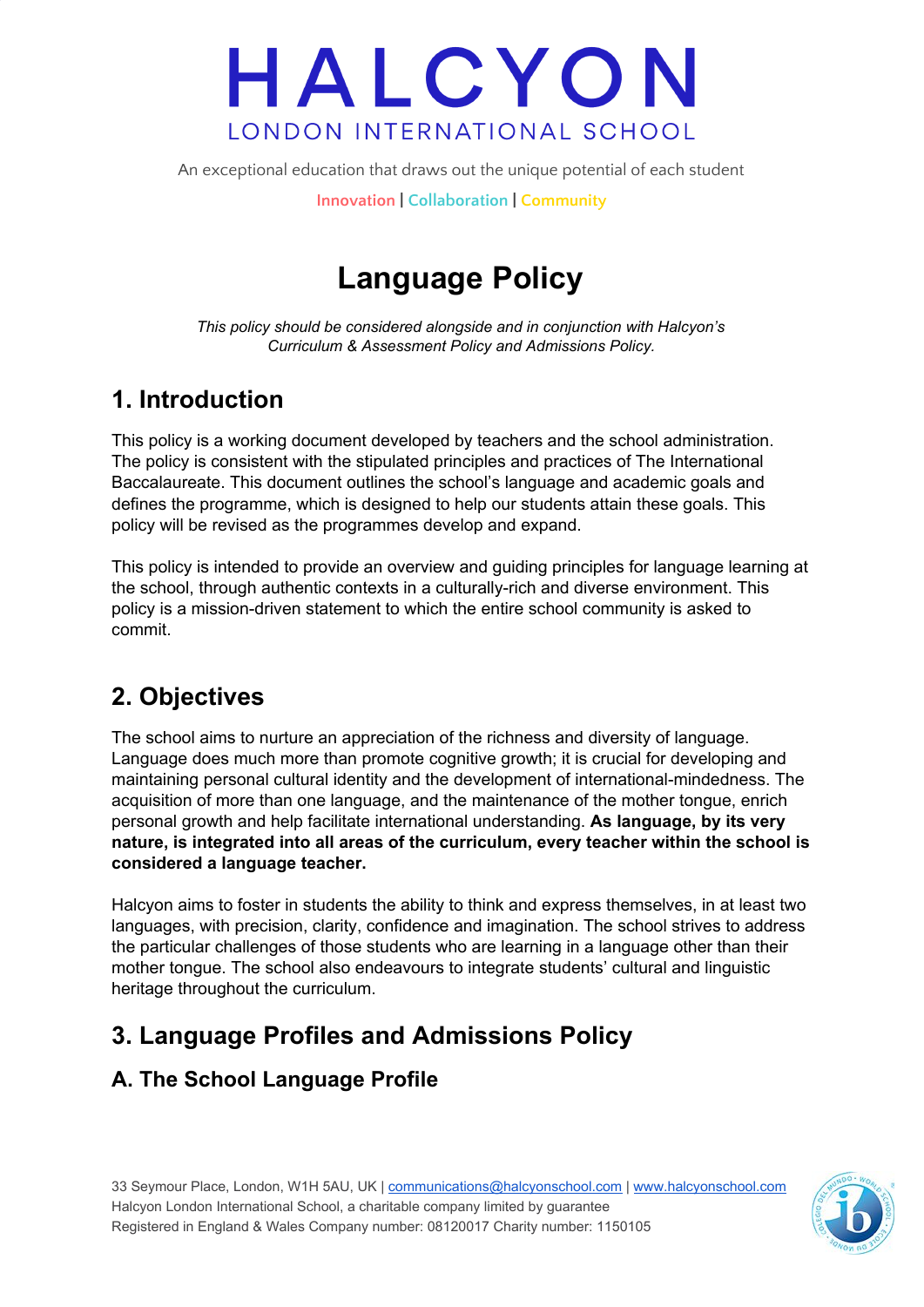An exceptional education that draws out the unique potential of each student

**Innovation | Collaboration | Community**

English is the language of instruction at Halcyon. Some students will be deemed English Language Learners (ELL) and many different mother tongues will be represented in the community. All of Halcyon's administrative and teaching staff speak English and ideally are also competent communicators in at least one other language.

## **B. Admissions Policy**

Halcyon's Admissions Policy states:

*'Students must have sufficient English language proficiency to be able to access learning. The school reserves the right not to admit applicants whose command of English would not allow them to access the curriculum and have a reasonable opportunity for success.'*

As part of the admissions process, applicants are required to provide information about their proficiency in English, their mother tongue (if a language other than English), and any other languages. English language proficiency is evidenced through a variety of means including: previous school reports and transcripts; previous standardised testing; writing samples and oral interview, as a part of the admissions process; and external examinations. Any applicant who indicates that English is not their mother tongue, and whose fluency/proficiency may not allow them immediate access to the mainstream curriculum, will be asked to take a standardised test to assess their proficiency. Those who require additional support will be offered access to our English Plus programme.

## **C. Language Programmes**

Halcyon requires students to study two languages.

### **I. Language A**

All IB MYP and IB DP students must study a Language A. Halcyon offers English and Spanish as a Language and Literature courses, grades 6 - 12. English is also the language of instruction.

Halcyon facilitates a number of Mother-Tongue tutors to support other Languages A, depending on demand, grades 6 - 12.

In Grade 10, some students may be allowed to opt-out of Language B, an acquired language, in favour of a Language A, their mother tongue. The language profile of individuals and their progression will be considered when advising students on their language

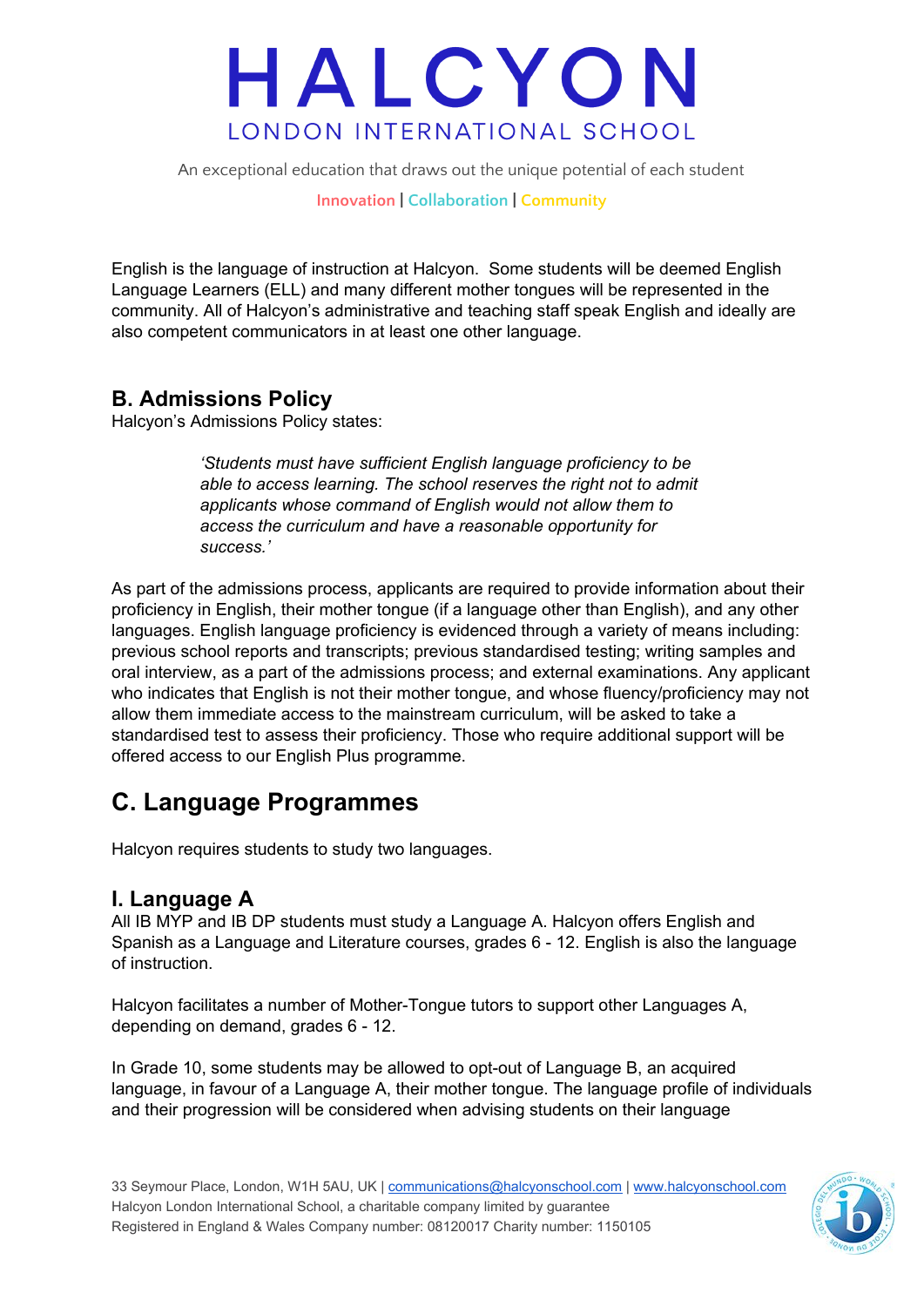An exceptional education that draws out the unique potential of each student

**Innovation | Collaboration | Community**

placement.

Each student's Language A course at IB DP should be their best language, usually their mother tongue language. This may take into account the extent of continuous academic engagement the student has had with his/her mother tongue and any identified areas that require learning support. If the student continues on to the IB DP, the school will follow the minimum hours recommended by the IB for courses in Groups 1 and 2 (150 in SL, 240 in HL).

## **II. Language B**

All IB MYP and IB DP students must study an acquired language. Halcyon offers Spanish and Mandarin, grades 6 - 12

Students are placed in the appropriate language class based at the start of the academic year. Students are placed by previous academic performance; newly enrolled students may also be given an additional placement assessment. Language B classes have no more than two phases per class. Teachers utilise differentiated instruction to meet the needs of the different language learners in each class.

Halcyon provides an **English Plus Programme**, grades 6 -10, for students who are not fully able to access the mainstream curriculum and require additional English language support.

### **III. Additional Mother Tongue Languages**

Halcyon's mother tongue language programme covers both Language A and Language B courses. We recognise that students may still be acquiring, or need to re-acquire, a language that might be spoken in the home or with which they have a strong personal identification.

The school believes that developing a student's mother tongue can accelerate the rate of English language acquisition, support achievement in all subject areas, increase self-esteem, and enhance intercultural understanding and international-mindedness. The programme is overseen by Halcyon's **Mother Tongue Coordinator**, and this includes sourcing appropriate tutors, providing teaching resources, and leading professional training.

During the IB MYP, mother tongue language classes can fall into two main categories:

#### **Category I**

Mother tongue support can be made available for those students who wish to nurture their mother tongue development. This would normally be for up to two lessons per week and

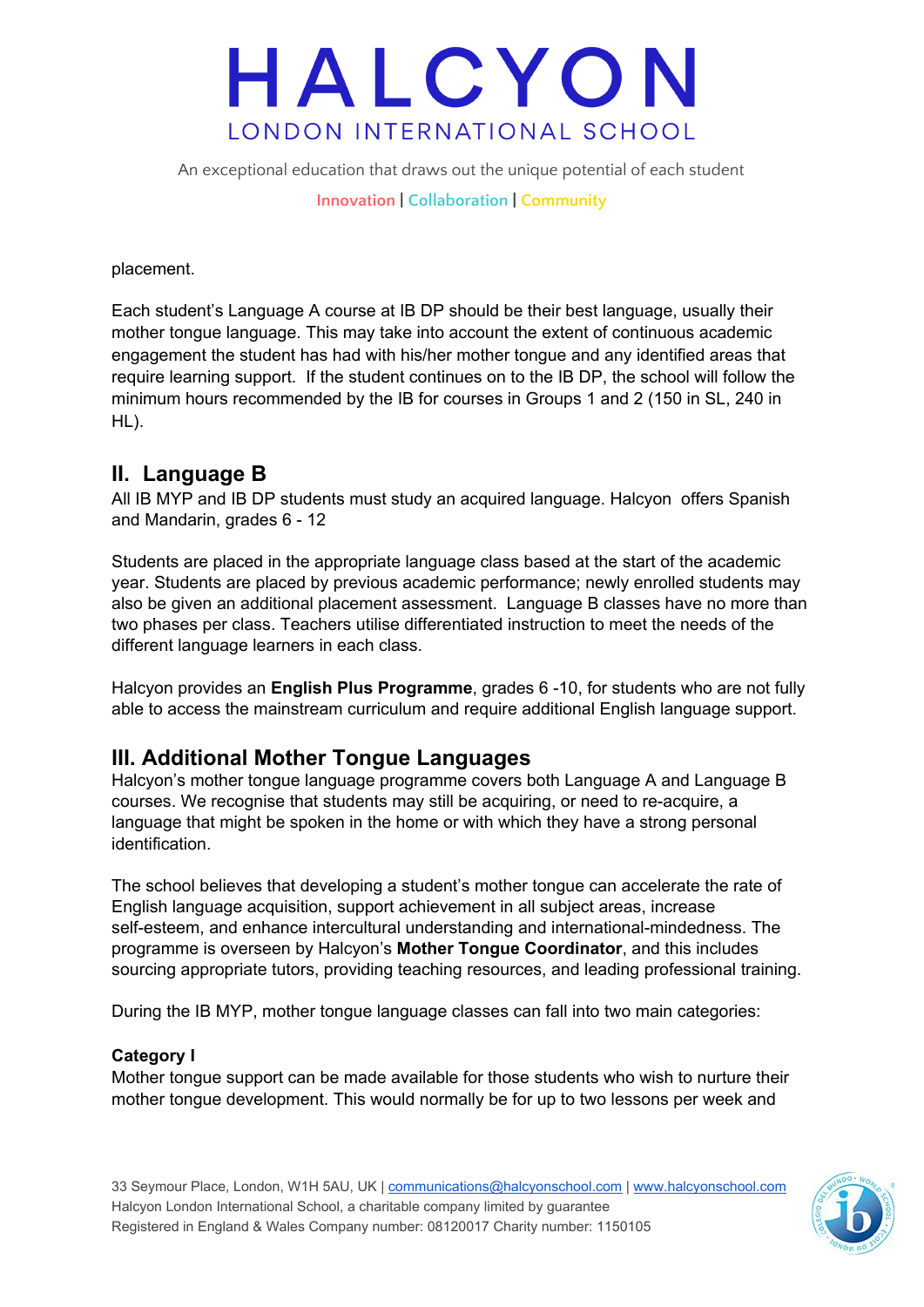An exceptional education that draws out the unique potential of each student

**Innovation | Collaboration | Community**

would be scheduled outside of the normal timetable. These classes would not be included in formal reports but the learning would be formatively assessed.

In some instances, students may need to keep up with their own national curriculum. This may require special arrangements that the school will try to organise.

#### **Category II**

It is recommended that the students wishing to attain a bilingual IB Diploma undertake mother tongue lessons during their IB MYP years. It is strongly recommended that such students take a minimum of two lessons per week in Grades 10. These lessons will be assessed according to IB MYP criteria and will be included in semester subject reports if the teacher is suitably trained and experienced.

## **4. Assessment**

While language acquisition follows distinct stages, students' rate of acquisition varies greatly from individual to individual. Therefore, teachers regularly assess all language skills (reading, writing, listening and speaking) differentiating through scaffolding or extension as required. Formative and summative assessments in the classroom provide information on the development of language fluency. Teachers may standardise students' work, and differentiate by task and assessment, to ensure a fair application of assessment criteria. Standardised tests such as WIDA, and the International Schools' Assessment (ISA) also provide evidence of language acquisition levels.

## **5. Professional Development**

As it is an expectation for all teachers to be language teachers, on-going training focused on integrated language instruction will be a priority for professional development.

The IB Coordinators ensure that teachers receive appropriate on-going professional development opportunities and check that strategies are successfully implemented. The English Plus teacher and Learning Coach (SEN) advise and support the subject teachers in the use of differentiation and language acquisition strategies, and assist with their lesson planning. The English Plus teacher also provides English Plus students with strategies, across subject areas, for the development of listening, speaking, reading and writing skills.

# **6. SUPPORT SERVICES**

## **A. Language learning and the Halcyon Digital Library**

Information literacy forms the basis for lifelong learning. It is common to all disciplines, to all learning environments, and to all levels of education. It enables learners to master content

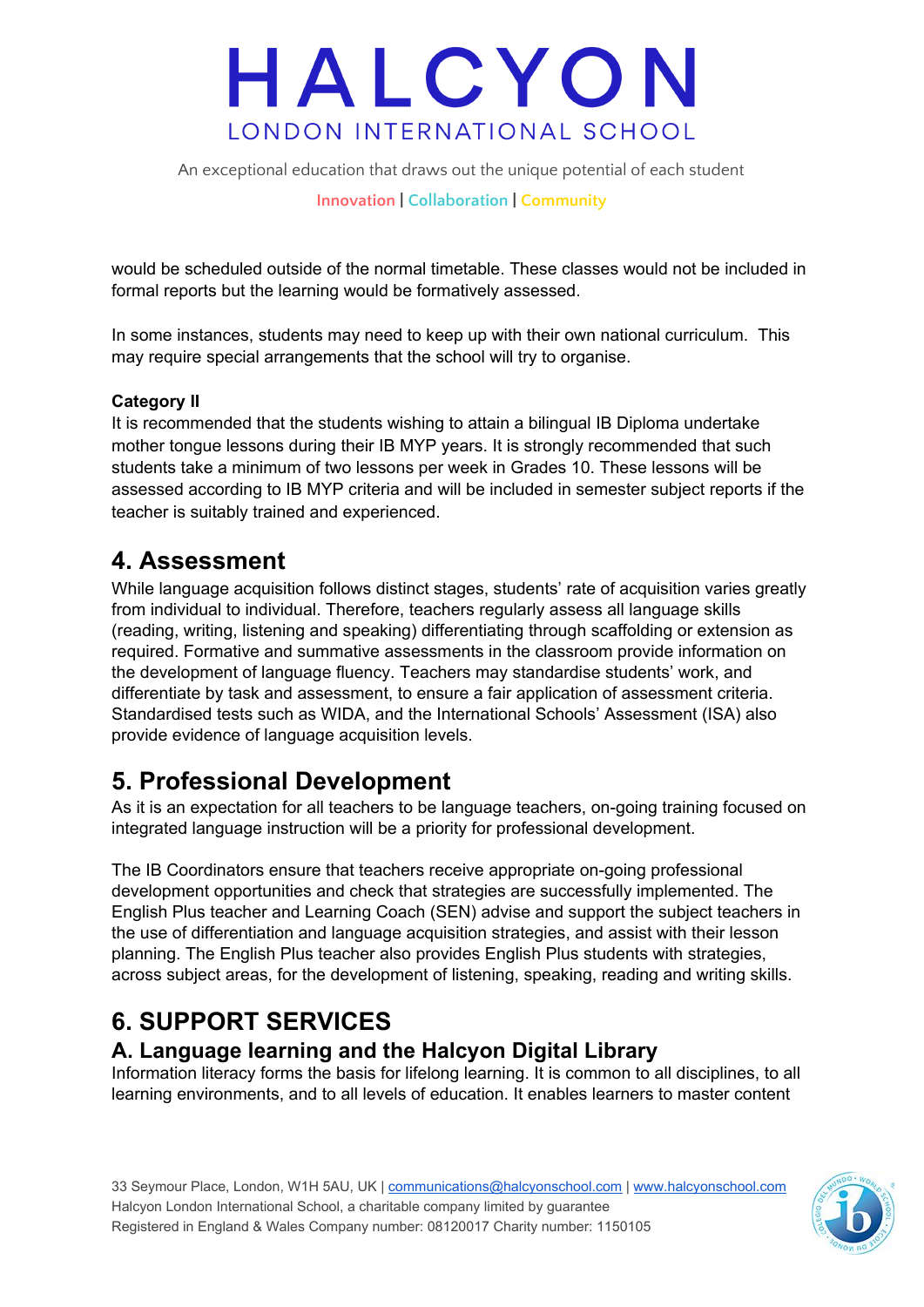An exceptional education that draws out the unique potential of each student

**Innovation | Collaboration | Community**

and extend their investigations, become more self-directed, and assume greater control over their own learning. An information-literate individual is able to:

- I. determine the extent of information needed;
- II. access the needed information effectively and efficiently;
- III. evaluate information and sources critically.

The role of the Halcyon Digital Library is to promote and facilitate information literacy across all subject areas and to all members of the school community. The Halcyon Digital Library has databases that contain professional pedagogical material, scholarly articles, and periodicals in many languages. Sessions are offered to the school community on information literacy and research skills.

### **B. Westminster Libraries**

In addition to the school's own resources, the school is a member of the Westminster Schools Libraries Service which provides additional books, learning resources and training programmes. All the school students can be registered as members of Westminster Libraries, and are urged to take out library membership for their local borough (if not Westminster).

## **C. Special Educational Needs**

When a student has been identified with additional learning needs, including language difficulties or gifted and talented abilities, intervention and support are provided through differentiation by mainstream subject teachers in consultation with the IB Coordinators and Halcyon's Learning Coach.

## **7. PARENTS AND COMMUNITY**

### **A. Parental Involvement**

Parents are an integral part of the school community of learners and may provide important support for language learning at the school. The school uses various means to communicate to parents the critical importance of maintaining academic proficiency in the mother tongue. Parental engagement is important for successful mother tongue acquisition. Parents also have a role to play in providing language support groups for some of the mother tongues represented at the school, or by translating documents and interpreting during meetings. The school also offers a range of curricular workshops for parents and the wider community, and these will include on the importance of maintaining mother tongue languages

## **B. Published Materials**

Students, parents and staff members at the school come from many different countries and educational systems. To maintain consistency in published materials, UK English spelling